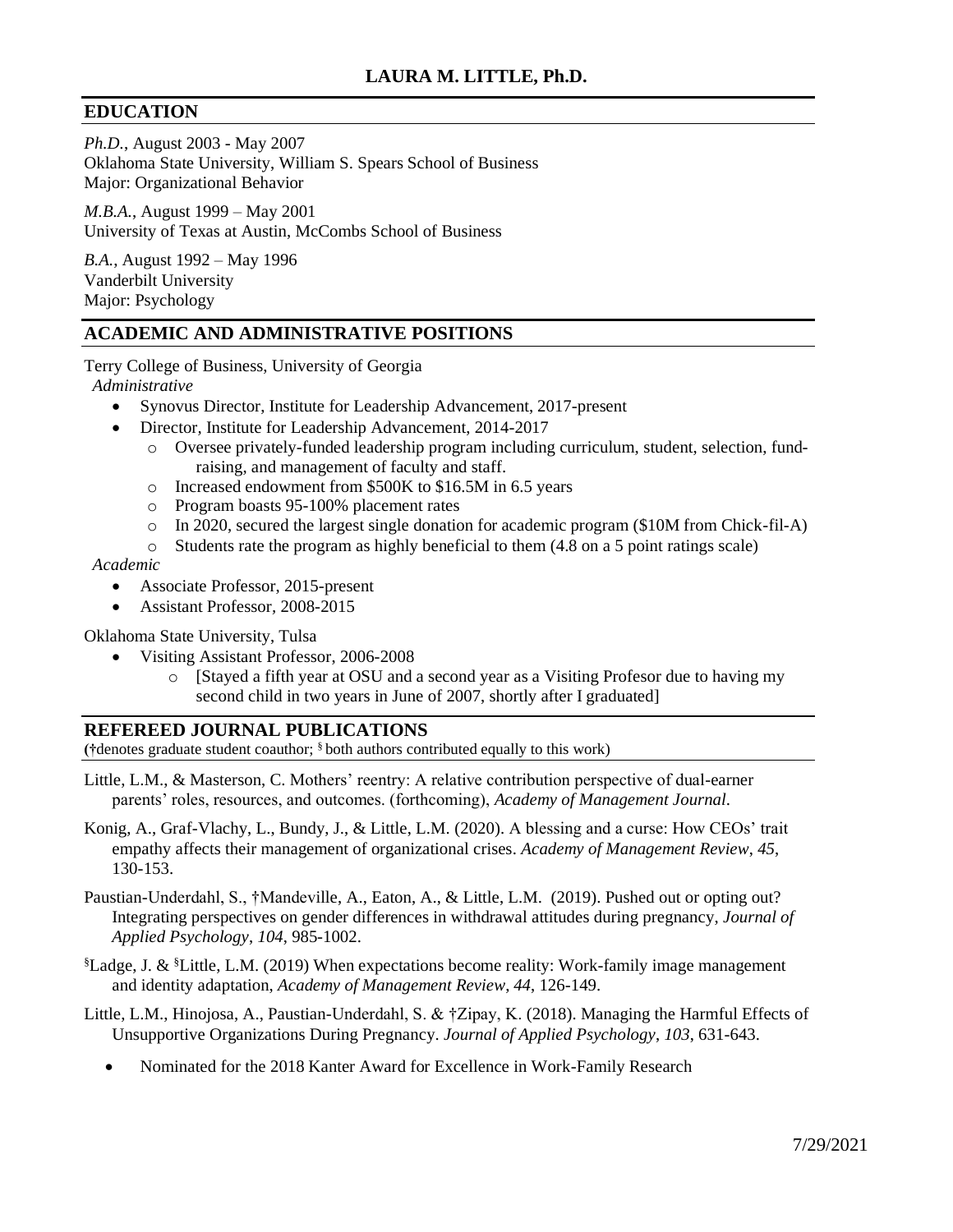- Little, L.M., †Hinojosa, A., & †Lynch, J. (2017). Make them feel: How the disclosure of pregnancy affects supervisor exchange relationships. *Organization Science, 28*, 618-635.
- Little, L.M., Gooty, J., & Williams, M. (2016). The role of leader emotion management in leader– member exchange and follower outcomes. *The Leadership Quarterly*, *27*, 85-97.
- Little, L.M., Major, V., †Hinojosa, A., & Nelson, D.L. (2015). Professional image maintenance: How women navigate pregnancy in the workplace. *Academy of Management Journal, 58,* 8-37.
	- Selected for *Academy of Management Journal* 2016 Best Paper Award.
	- Named a finalist for the 2015 Kanter Award for Excellence in Work-Family Research
- Frazier, M.L., Gooty, J., Little, L.M. & Nelson, D.L. (2014). Employee attachment: Implications for supervisor trustworthiness and trust*. Journal of Business and Psychology, 30,* 373-386.
- Muller, A., Pfarrer, M. & Little, L.M. (2014) A theory of collective empathy in corporate philanthropy decisions. *Academy of Management Review*, *39*, 1-21.
- Little, L.M., Kluemper, D., Nelson, D., & Ward, A.J. (2013). More than happy to help: Managing customer emotions in service encounters. *Personnel Psychology*, *66*, 261-286.
- Little, L.M., Kluemper, D., Nelson, D.L., & Gooty, J. (2012). Development and validation of the interpersonal emotion management strategies scale. *Journal of Occupational and Organizational Psychology*, 85, 407-420.
- Little, L.M., Nelson, D. L., †Quade, M., & Ward, A.J. (2011). Stressful demands or helpful guidance? The role of display rules in Indian call centers. *Journal of Vocational Behavior*, *79*, 724- 733.
- Little, L.M., Nelson, D.L., Wallace, J.C., & Johnson, P. (2011). Integrating attachment styles, vigor and extra-role performance. Journal of Organizational Behavior, *32*, 464-484.
	- Named a finalist for the *Journal of Organizational Behavior* 2012 Best Paper Award.
- Wallace, J.C., Little, L.M., †Hill, A., & †Ridge, J. (2010). [CEO regulatory foci, environmental](https://www.researchgate.net/publication/228270127_CEO_Regulatory_Foci_Environmental_Dynamism_and_Small_Firm_Performance?ev=prf_pub)  [dynamism, and small firm performance.](https://www.researchgate.net/publication/228270127_CEO_Regulatory_Foci_Environmental_Dynamism_and_Small_Firm_Performance?ev=prf_pub) *Journal of Small Business Management*, *48*, 580-604.
- Bowler, W.M., Halbesleben, J.R.B., Stodnick, M., Seevers, M.T., & Little, L.M. (2009). The moderating effect of communication network centrality on motive to perform interpersonal citizenship. *Journal of Managerial Issues*, *13*, 95-104.
- Kluemper, D., Little, L.M., & DeGroot, T. (2009). State or trait: Effects of state optimism on job-related outcomes. *Journal of Organizational Behavior*, *30*, 209-231.
- Simmons, B.L., Gooty, J., Nelson, D.L., & Little, L.M. (2009). Secure attachment style: Implications for hope, trust, burnout and performance. *Journal of Organizational Behavior*, *30*, 233-247.
- Wallace, J. C., Little, L., & Shull, A. (2008). The moderating effects of task complexity on the relationship between regulatory foci and safety and production performance. *Journal of Occupational Health Psychology*, *13*, 95-104.
- Little, L.M., Simmons, B.L., & Nelson, D.L. (2007). Health among leaders: Positive and negative affect, engagement and burnout, forgiveness and revenge. *Journal of Management Studies*, *44*, 243-260.

#### **UNDER REVIEW AND WORKS IN PROGRESS**

**(†**denotes graduate student coauthor; § both authors contributed equally to this work)

- Little, L.M., †Burgess, R., & Shropshire, C. [Imposter theory]. STATUS: Under first review, *Journal of Applied Psychology*
- Paustian-Underdahl, S., Little, L.M., †Mandeville, A., Hinojosa, A., & **†**Keyes, A. [Pregnancy discrimination and perceptions of benefits]. STATUS: Under first review, *Journal of Applied Psychology*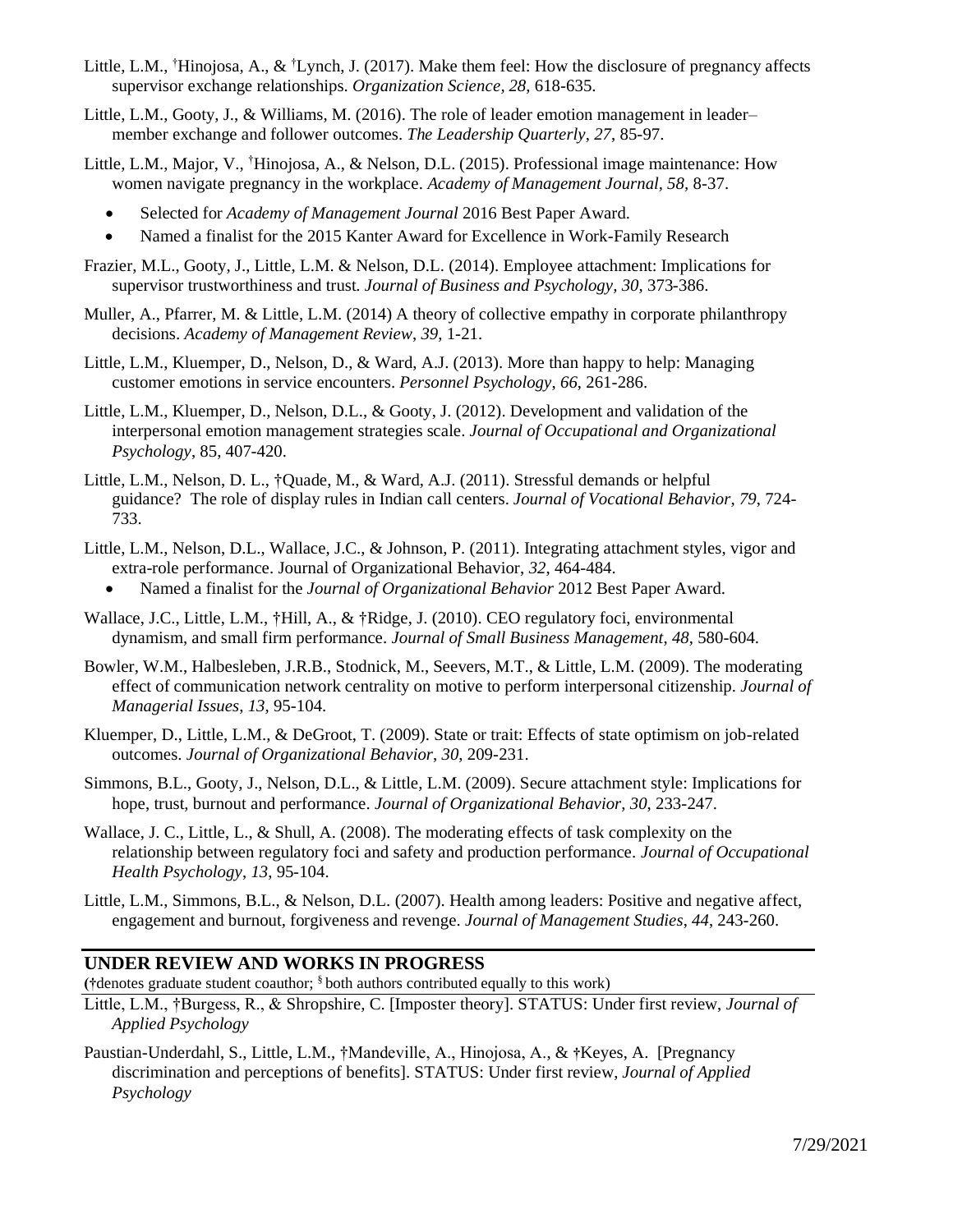- Huai, M., Mitchell, M.S., Danyang, X., Chen, M. Depeng, L. & Little, L.M. [work and non-work activities and image management]. To be submitted, *Journal of Applied Psychology,* STATUS: preparing for submission
- Paustian-Underdahl, S., Bosak, J, & Little, L.M. [Implementation of family friendly policies in Ireland]. To be submitted to *Academy of Management Journal*, STATUS: preparing for submission
- Gabriel, A., Little, L.M., & Ladge, J. [Post-partum depression] To be submitted to *Academy of Management Journal*, STATUS: data collection
- Gabriel, A., Devers, C. et al., [Caregiving in Academia] to be submitted to *Industrial and Organizational Psychology* as a focal article, STATUS: Data collection.
- Little, L.M., Zipay, K., †Poulton, E., & Yuan, Z. [COVID-19 aftermath], To be submitted to *Academy of Management Journal,* STATUS: data collection.
- Little, L.M., Wilson, K. & †Burgess, R. [Parenting stages and work-family balance] To be submitted to *Academy of Management Journal*. STATUS: Data Analysis
- Lynch, J., Little, L., & Sun, U.Y. [Blindspot detection], To be submitted to the *Academy of Management Review*. STATUS: conceptual development
- Zhang, Z. & Little, L.M., [Work-family impression management]. To be submitted to Academy of Management Journal, STATUS: Study Design, data collection delayed due to COVID-19

#### **OTHER PUBLICATIONS**

(†denotes graduate student coauthor at time of submission)

- Quick, J. C., Cooper, C., †Gibbs, P. C., Little, L. M., & Nelson, D. (2010). Positive organizational behavior at work. In G. P. Hodgkinson & J. K. Ford (Eds.), International review of industrial and organizational psychology. (Vol. 25, pp. 253-292). Chichester, UK: Wiley-Blackwell.
- Quick, J. C., Little, L. M., & Nelson, D. L. (2009). Positive emotions, attitudes, and health: Motivated, engaged, focused. In S. Cartwright and C. L. Cooper (Eds.), The Oxford handbook of organizational well being. New York: Oxford University Press Inc.
- Nelson, D. L., Little, L. M., & Frazier, L. (2008). Employee well being: The heart of positive organizational behavior. In C. L. Cooper, R. Hughes, & A. Kinder (Eds.), Employee well being Support: A workplace resource. (pp. 51-60). Wiley & Sons, Inc.
- Little, L. M., Gooty, J., & Nelson, D. L. (2007). Positive psychological capital: Has positivity clouded measurement rigor? In D. L. Nelson & C. L. Cooper (Eds.), Positive organizational behavior: Accentuating the positive at work. (pp. 191-209). London: SAGE Publications.

#### **CONFERENCE PRESENTATIONS**

**(†**denotes graduate student coauthor; § both authors contributed equally to this work)

- *2021:* Little, L.M., Zipay, K., & †Poulton, E., *Working and Parenting Through a Global Health Crisis: An Exploratory Investigation of Proactivity-Change Patterns of Working Parents During the COVID-19 Pandemic*. Accepted to the 2021 Academy of Management Conference. Chosen for a sychronous Zoom presentation.
	- Paustian-Underdahl, S., Bosak, J., Little, L.M. & **†**Keyes, Andrew *When and Why does a new Telecommuting Arrangement Affect Employee Attitudes? Perceived Value is Key.*  Accepted to the 2021 Southern Management Association Conference.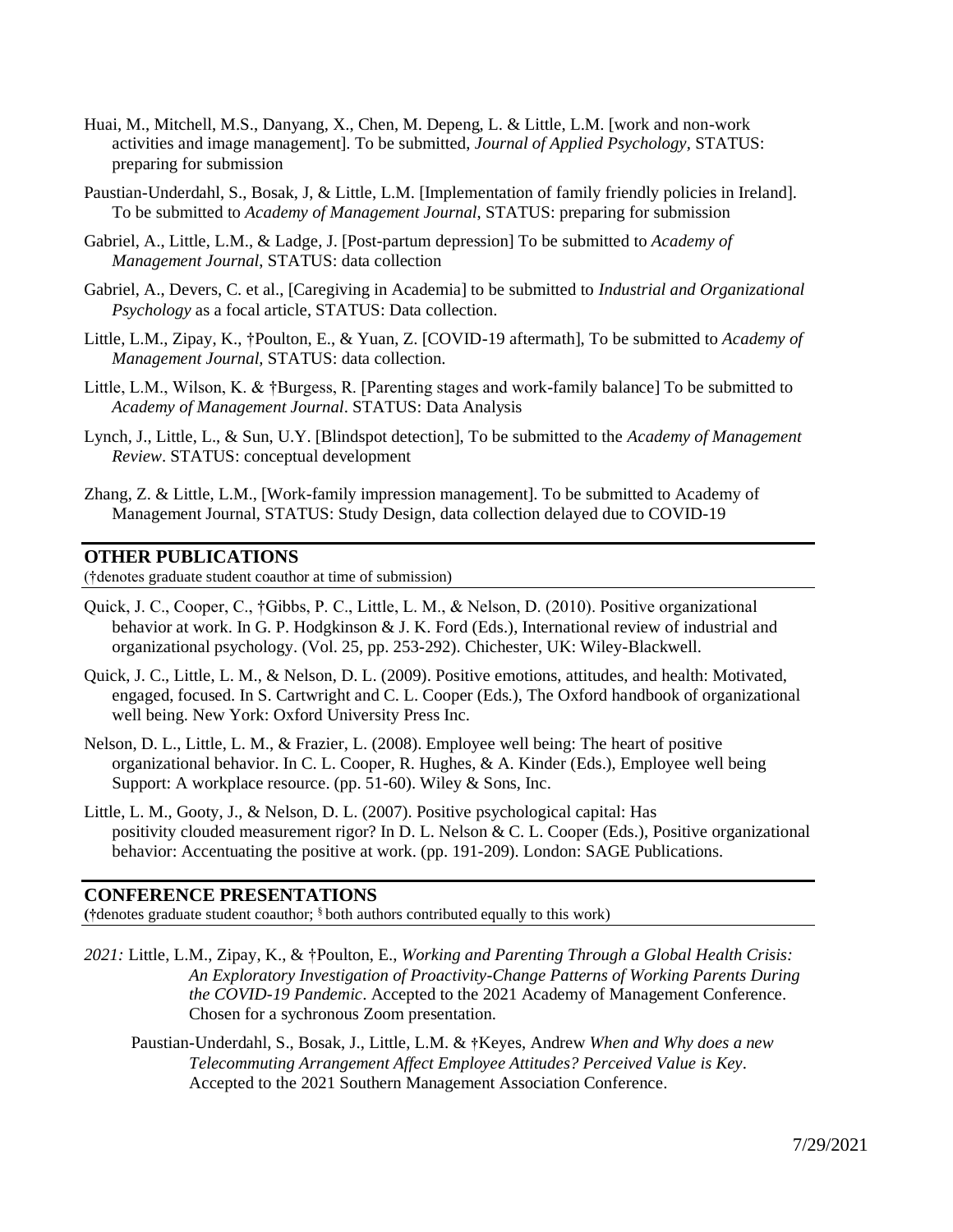- **†**Poulton, E., Little, L.M., & Zipay, K., *Building Normalcy at Home: Family-Routine Engagement and the Work-Family Interface during the COVID-19 Pandemi.* Accepted to the 2021 Southern Management Association Conference.*c*
- *2020:* Paustian-Underdahl, S.C., Bosak, J., Little, L.M. *Flexible Work Arrangements and Effects on Employee Outcomes.* Accepted to the 2020 Academy of Management Conference, chosen for synchronous Zoom presentation.
	- Pathki, C.S.R., Gooty, J., Williams, C., Kluemper, D., & Little, L.M. *The Role of a LMX Defining Memory and Relationship Emotions in Leader-Follower Relationships.* Accepted to the 2020 Academy of Management Conference.
- *2019:* Little, L.M., Ladge, J. & †Sharma, S. *Work-family policy usage as a form of image management and the influence of allies*. Presented at the 2019 Academy of Management Conference, Boston, MA.
	- Mandeville, A., Paustian-Underdahl, S.C., Little, L.M., & Hinojosa, A. *Comparison is the thief of joy…examining the critical role of maternity benefit comparison in perceptions of pregnancy discrimination*. Presented at the 2019 Society of Industrial and Organizational Psychology Conference, Washington, D.C.
- *2018*: § Little, L.M., & § †Masterson, C. *Post-maternity leave work re-entry: A couples perspective.*  Presented at the 2018 Women in Leadership Conference, Purdue University.
	- Paustian-Underdahl, S., †Mandeville, A., Eaton, A., & Little, L.M. *Pushed out or opting out? Integrating perspectives on gender differences in withdrawal attitudes during pregnancy*. Presented at the 2018 Women in Leadership Conference, Purdue University.
	- § Little, L.M., & § †Masterson, C. *Post-maternity leave work re-entry: A couples perspective*. Presented at the 2018 Academy of Management Conference, Chicago, IL.
	- †Burgess, L.R., Little, L.M., & Wilson, K. *Beyond re-entry: Predictors of work stress in different stages of parenting.* Presented at the 2018 Academy of Management Conference, Chicago, IL.
- *2017:* Little, L.M. *How to write a best paper at AMJ*. Presented at the How to Publish at AMJ workshop at the 2017 Academy of Management Conference, Atlanta, GA.
	- §Ladge, J. & §Little, L.M. *When expectations become reality: Work-family image management and identity adaptation in organizational life.* Presented at the 2017 Academy of Management Conference, Atlanta, GA.
	- Little, L.M., Shropshire, C. & †Burgess, R. *The double-edged nature of the imposter phenomenon in organizations*. Presented at the 2017 Academy of Management Conference, Atlanta, GA.
- *2015:* Hinojosa, A., Little, L.M., & Paustian-Underdahl, S*. Always a good thing? The influence of organizational support and impression management during pregnancy*. Presented at the 2015 Academy of Management Conference, Vancouver, Canada.
	- Paustian-Underdahl, S.C., Mandeville, A., Little, L.M., & Hinojosa, A. Should I Stay or Should I go Now? Examining the role of perceived pregnancy discrimination in the turnover of working mothers following maternity leave. Presented at the 2015 European Association of Work and Organizational Psychology conference, Oslo, Norway.
- *2014:* Little, L.M., Gooty, J., & Williams, M. *The effects of leader emotion management strategies on leader member exchange, subordinate performance, and job satisfaction.* Presented at the 2014 Academy of Management Conference, Philadelphia, PA.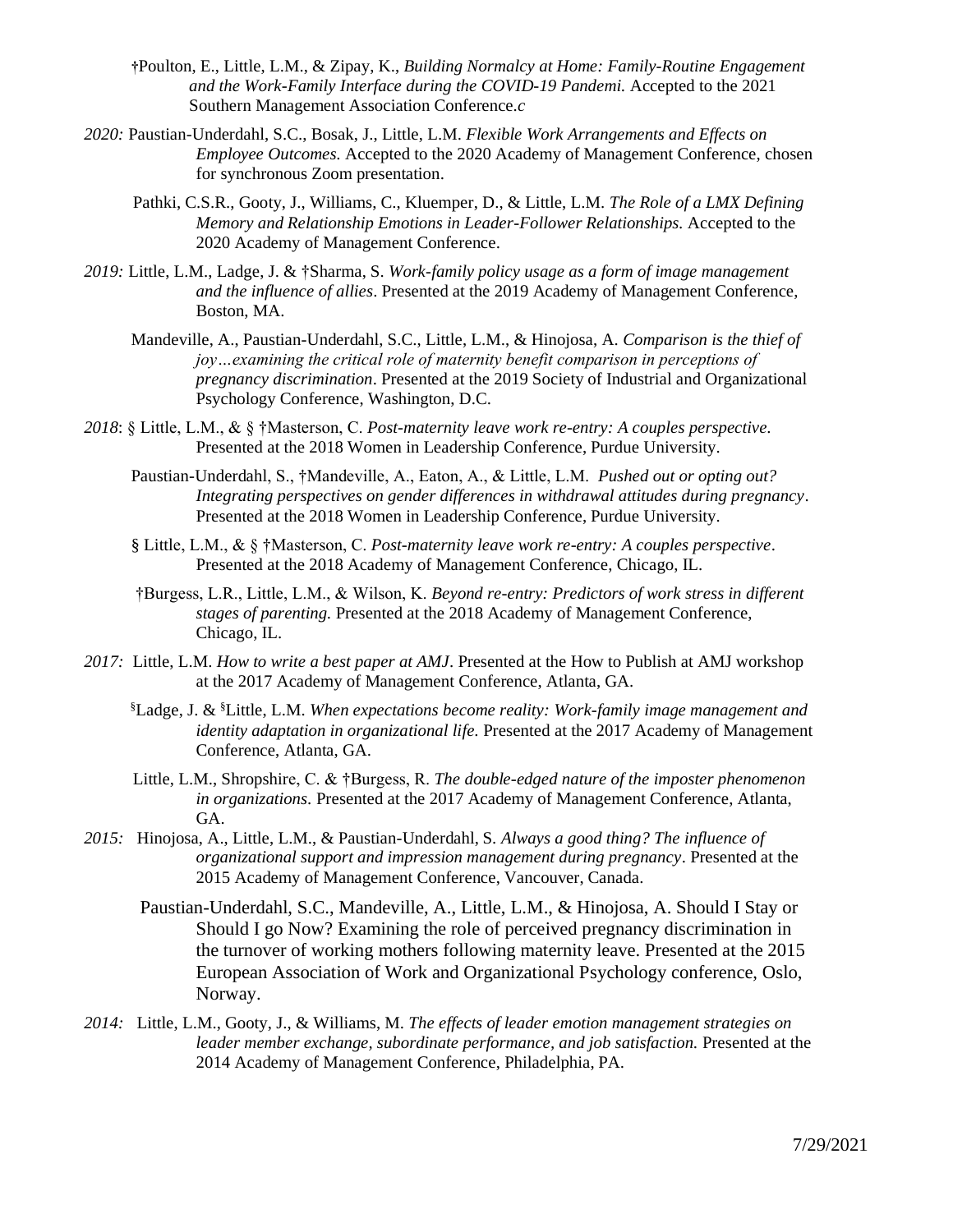Little, L.M. & Wheeler, A. *Workforce reentry and its effect on work and family*. Presented at the 2014 Academy of Management Conference, Philadelphia, PA.

- *2012:* Major, V., †Hinojosa, A., Little, L., & Nelson, D.L*., Pregnant women's identity management at work.* Presented at the 2012 Academy of Management Conference, Boston, MA.
- *2011:* Gooty, J., Little, L. M., Kluemper, D. & Yammarino, F. *The role of emotions and cognitions in the development of interpersonal trust.* Presented at the 2011 Academy of Management Conference, San Antonio, TX.
- *2010*: †Eldredge, C., Little, L. M., & Gooty, J. *Leader emotion regulation strategies: Follower affective reactions and consequences*. Presented at the 2010 Society of Industrial and Organizational Psychology, Inc Conference, Atlanta, GA.
	- Little, L. M., Kluemper, D., Ward, A. J., & Nelson, D. *Managing customer emotions*. Presented at the 2010 Academy of Management conference, Montreal, Canada.
- *2009*: Little, L.M., Gooty, J., Nelson, D.L., & Frazier, L. *Attachment theory and trust: Implications for performance and citizenship behaviors*. Presented at the 2009 Southern Management Association Conference, Asheville, NC.
	- Little, L.M., †Priya, K., Nelson, D.L. *Identity management in Indian call center representatives.* Presented at 2009 Academy of Management conference, Chicago, IL.
	- Little, L.M., Kluemper, D. & Nelson, D.L. E*motional regulation of others*. Presented at 2009 Academy of Management Conference, Chicago, IL.
	- Frazier, L., Little, L.M., Gooty, J., Nelson, D.L., Johnson, P. & Bolton, J*. Birds of a feather work better: Does similarity in leader and follower attachment security predict performance outcomes?* Presented at 2009 Society of Industrial and Organizational Psychology, Inc. conference, New Orleans, LA
	- †Hill, A., †Ridge, J., Wallace, J.C., & Little, L.M. *CEO regulatory fit: Regulatory foci, environmental dynamism and firm performance*. Presented at 2009 Society of Industrial and Organizational Psychology, Inc. Conference, New Orleans, LA
- *2008:*Little, L.M., Nelson, D.L., Wallace, J.C., & Johnson, P*. Integrating attachment styles, vigor and extra-role performance*. Presented at the 2008 Academy of Management Conference, Anaheim, CA.
	- Wallace, J.C., Johnson, P., Little, L.M., & Nelson, D.L. *Motivation to lead, leadership behaviors, regulatory foci, and performance: Identifying explanatory mechanisms in the leaderfollower performance relationship*. Presented at the 2008 Society of Industrial and Organizational Psychology, Inc Conference, San Francisco, CA.
	- Little, L.M., Simmons, B., Nelson, D.L., & Westerman, J. *Employee satisfaction with benefits: An unexplored path to performance.* Presented at the 2008 Society of Industrial and Organizational Psychology, Inc Conference, San Francisco, CA.
- *2007*: Little, L.M., Gooty, J., & Nelson, D.L. *Attachment theory and interpersonal trust at work*. Presented at the 2007 Academy of Management Conference, Philadelphia, PA.
	- Kluemper, D., & Little, L.M. State or trait: *Effects of state optimism on job-related outcomes*. Presented at the 2007 Academy of Management Conference, Philadelphia, PA.
- *2005*: Little, L.M., Gooty, J. & Nelson, D.L. *Psychometric properties of the positive organizational behavior constructs*. Presented at the 2005 Southern Academy of Management Conference, Charleston, SC.
	- Little, L.M. & DeGroot, T. *Affect and job design*. Presented at the 2005 Academy of Management Conference, Honolulu, HI.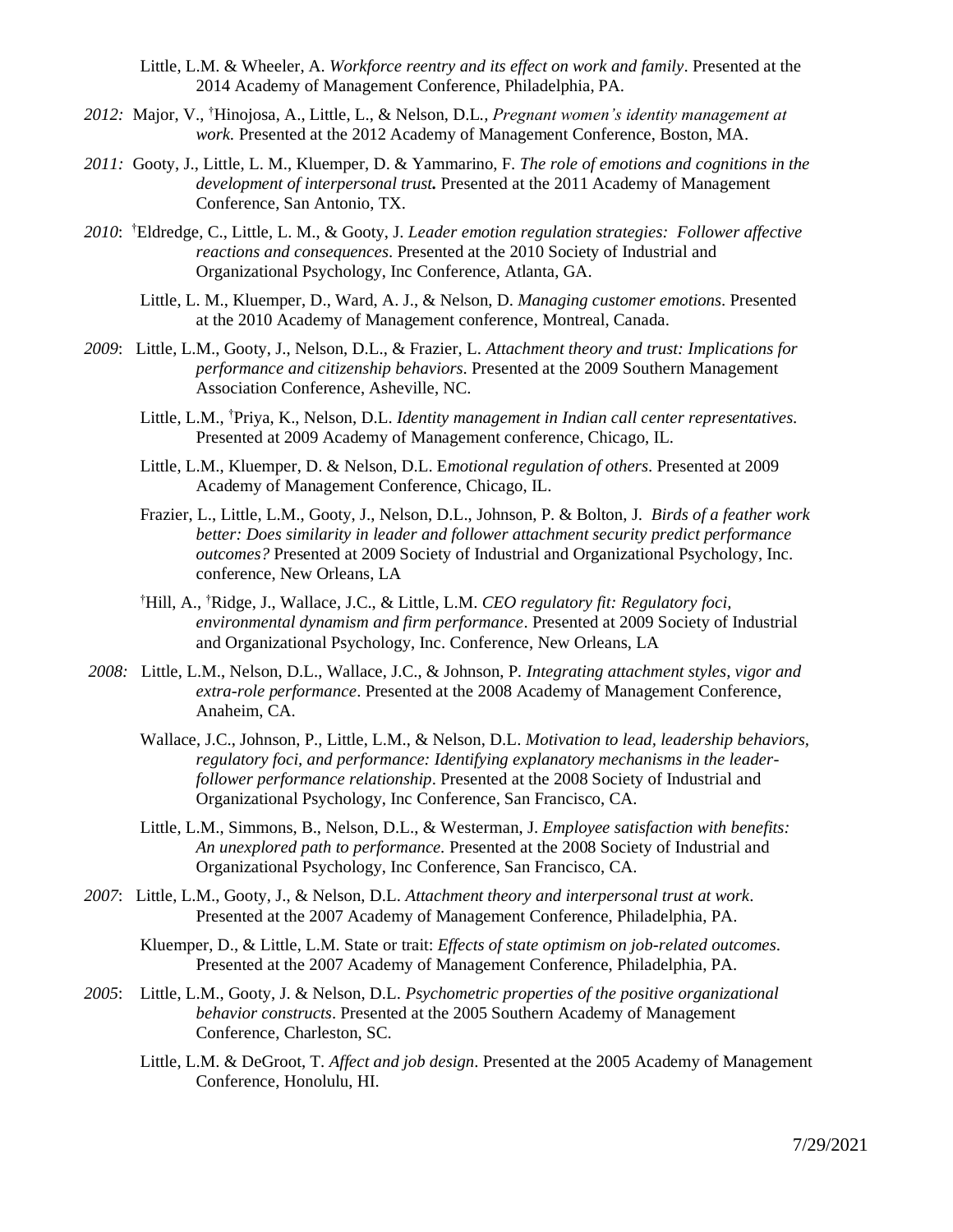- Little, L.M., Simmons, B.L., & Nelson, D.L. *Does burnout affect performance? An unanswered question.* Presented at the 2005 Western Academy of Management Conference, Las Vegas, NV.
- *2004*: Little, L.M. & DeGroot. T*. Affect and job design: A return to an interactional approach.*  Presented at the 2004 Southern Management Association Conference, San Antonio, TX.

## **RESEARCH WORKSHOPS**

- *2020:* Panelist: Casting a light on interpersonal dynamics in work-family scholarship, 2020 Work-family Research Network Conference, New York City, NY [canceled due to COVID-19].
	- Panelist: Re-Envisioning Work-Family Publishing Practices (and Perspectives), 2020 Crimson Conference on Work and Family, Tuscaloosa, AL.
	- Roundtable leader: Work-family and health outcomes. 2020 Crimson Conference on Work and Family, Tuscaloosa, AL.
- *2019:* Panelist: Fostering Work-Life Inclusive Business Schools: Improving Organizational Science & Women's Equality, 2019 Academy of Management Conference, Boston, MA.
- *2018: Benefits and Challenges of Studying Discrete Emotions.* Professional development workshop at the 2018 Academy of Management Conference, Chicago, IL.
- *2017*: *Connecting the Three Ps of Parenthood Research: Publishing, Policy, & Practice.* Professional development workshop presented at the 2017 Academy of Management Conference, Atlanta, GA.

*Benefits and Challenges of Studying Discrete Emotions.* Professional development workshop presented at the 2017 Academy of Management Conference, Atlanta, GA.

*2016: Connecting the Three Ps of Parenthood Research: Publishing, Policy, & Practice.* Presented at the 2016 Work and Family Researchers Network conference, Washington, DC.

# **INVITED RESEARCH PRESENTATIONS**

- NSF Work-Family Workshop, Purdue University, October 2018
- University of Illinois, Chicago, March 2018
- Washington University, Saint Louis, February 2017
- Kanter Lecture, Purdue University, March 2017

## **SCHOLARLY ACTIVITIES**

# **Courses**

# **Taught: Undergraduate:**

Diversity in Organizations Foundations of Business Leadership II Human Resources Management Performance Development Organizational Behavior Leadership and Personal Development Principals of Management, Honors Skills and Perspectives for Effective Leadership **Graduate:** MBA Skills and Perspectives for Effective Leadership MBA Lessons in Leadership Ph.D. Organizational Behavior Seminar

#### **Dissertation**

**Committees:** Committee member for Ashley Mandeville (U. of Alabama), 2017 graduate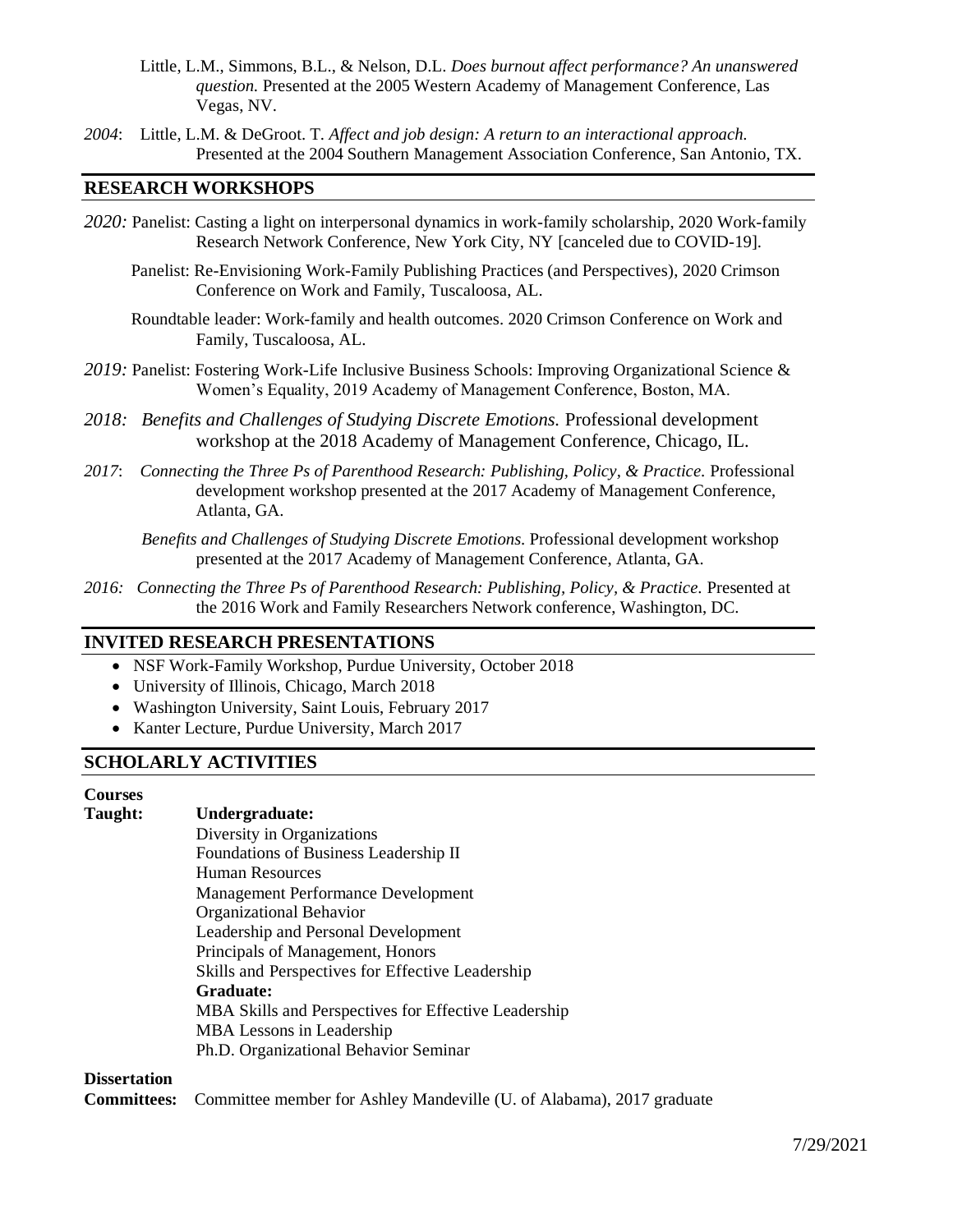Committee member for John Lynch, 2016 graduate Committee member for Frankie Weinberg Committee member for Kanu Priya Committee member for Ryan Vogel Dissertation project team member for DeeDee Kane

### **Other Student**

**Projects:** Honors Internship with Serena Tseng, Summer 2019 Independent Study with Emmelline Hale, Spring 2017 CURO project with Katie Begando, Spring 2015 Independent Study with Kanu Priya, 2009 Directed Readings with Chris Eldredge, 2009 Honors Internship with Elizabeth Bentley, Summer 2009

## **HONORS, GRANTS AND AWARDS**

- Recipient of the SIOP Foundation Small Grant, 2020
- Academy of Management Journal Best Paper Award, 2016
- Terry College Outstanding Teacher, 2014
- Recognition for Career Development of UGA Students, Student Nominated, 2011-2020
- Outstanding Reviewer Award, Journal of Organizational Behavior, 2011, 2012
- Terry-Sanford Summer Salary Grant, 2011, 2013 2014, 2015, 2016, 2017, 2018, 2019, 2020
- Outstanding Reviewer Award, OB Division, the Academy of Management, 2007, 2011, 2014
- Robert W. and Jean M. Schuetz Distinguished Graduate Fellowship, 2005, 2006
- Recipient of Outstanding Graduate Teaching Award (OSU), 2005
- Recognition for outstanding teaching evaluations by the Dean (OSU), 2004- 2007

## **PROFESSIONAL AFFILIATIONS**

- Academy of Management
- Southern Management Association

### **PROFESSIONAL ACTIVITIES AND SERVICE**

#### **Special Issue Guest Editor**

• *Organizational Behavior and Human Decision Processes*: Allyship, Advocacy and Social Justice to Support Equality for Marginalized Groups in the Workplace, Submission Deadline 2022.

#### **Editorial Board Member**

- *Academy of Management Journal*, 2020-present
- *Journal of Applied Psychology*, 2020-present
- *Personnel Psychology*, 2017-present
- *Journal of Organizational Behavior*, 2008-2018
- *Journal of Occupational and Organizational Psychology*, 2012-2019

#### **Ad Hoc Reviewer**

- *Academy of Management Review*
- *Applied Psychology: An International Review*
- *Group and Organization Management*
- *Human Resource Management*
- *Journal of Applied Social Psychology*
- *Journal of Managerial Psychology*
- *Journal of Management Studies*
- *Journal of Occupational and Organizational Psychology*
- *Journal of Organizational Behavior*
- *Organizational Behavior and Human Decision Processes*
- *Organization Science*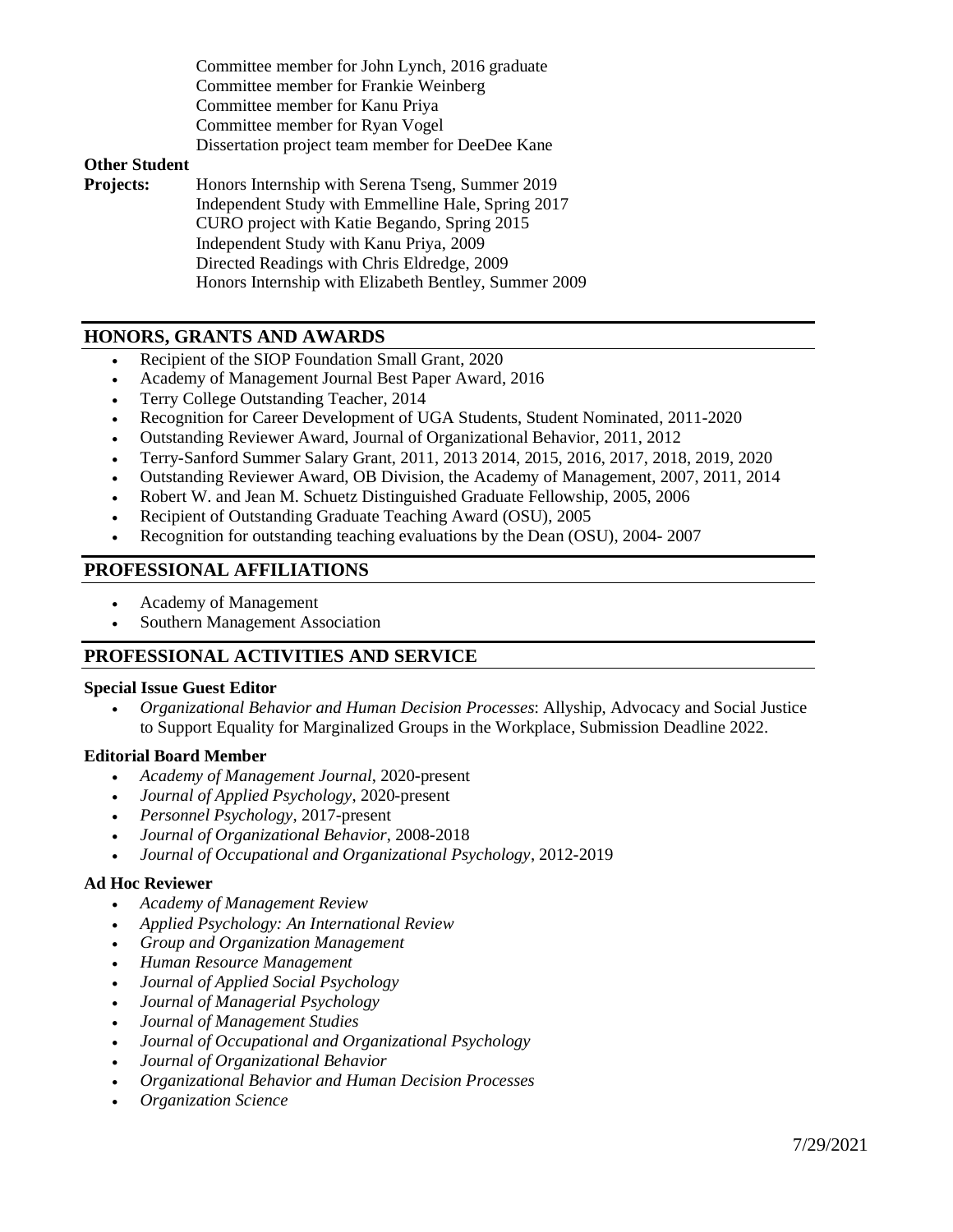# **Academy of Management (AOM)**

- Elected Representative-at-Large, Organizational Behavior Division, 2017-2020
- Conference Reviewer, 2004-present
- Member of the 5-year Organizational Behavior Review committee, 2020
- Co-organizer: [No Longer Junior Faculty…What's Next?](javascript:ShowDialog_NoReturnValue() 2020 Academy of Management Conference, Zoom.
- Presenter[: Workplace Positivity: Creating, Taking in, and Maintaining the Good,](javascript:ShowDialog_NoReturnValue() 2020 Academy of Management Conference, Vancouver, [canceled due to COVID-19].
- Roundtable leader: Making Connections with OB Experts, 2019 Academy of Management Conference, Boston, MA.
- Presenter & roundtable facilitator, Professional development workshop: The productivity process: Research tips and strategies from prolific junior faculty, 2017
- Organizer, Junior Faculty Workshop, 2018
- Chair, Symposium on pregnant workers, 2015
- Chair, Paper Session on self awareness, 2014
- Best Paper Reviewer, Organizational Behavior Division, 2013
- Session facilitator, Paper Session on Identity, 2012
- Discussant, Paper Session on Feedback and Performance, 2009

# **Southern Management Association (SMA)**

- Elected Board Member, 2012-2015
	- Conference Reviewer, 2004-2019
- Best Paper Reviewer:
	- o Pre-Doctoral Student Division, 2014
	- o Human Resources Division, 2010
	- o Overall Best Paper, 2010
- Doctoral Consortium Co-Chair
	- o Overall, 2018
	- o Late Stage, 2017
	- o Early Stage, 2016
- Roundtable facilitator, Late stage doctoral student consortium, 2015
- Mentor, Paper Development Workshop, 2013, 2015
- Presenter, Work/life balance in the doctoral program. 2008-2010
- Chair and discussant over multiple years

## **Female Academic Advocacy Group**

- Member of group of international scholars focused on helping female academics in Management and I/O Psychology
- Group lead for allyship working group

### **Other Service**

- Served on the International Kanter Award Committee, 2017 2021
- Panelist, Early career panel, Society of Industrial and Organizational Psychology, Inc conference doctoral consortium, 2009

# **SERVICE TO THE DEPARTMENT, COLLEGE, UNIVERSITY AND COMMUNITY**

# **Department (ILA and Management)**

- Chair, ILA/Chick-fil-A Steering Committee, 2021-indefinite
- Chair, Search committee for ILA events manager (promoted/hired Allison Porter), 2021
- Member, Search committee for ILA public relations specialist (hired Lauren Miller), 2021
- Member, Search committee for ILA student services specialist (hired Samantha Muphy), 2021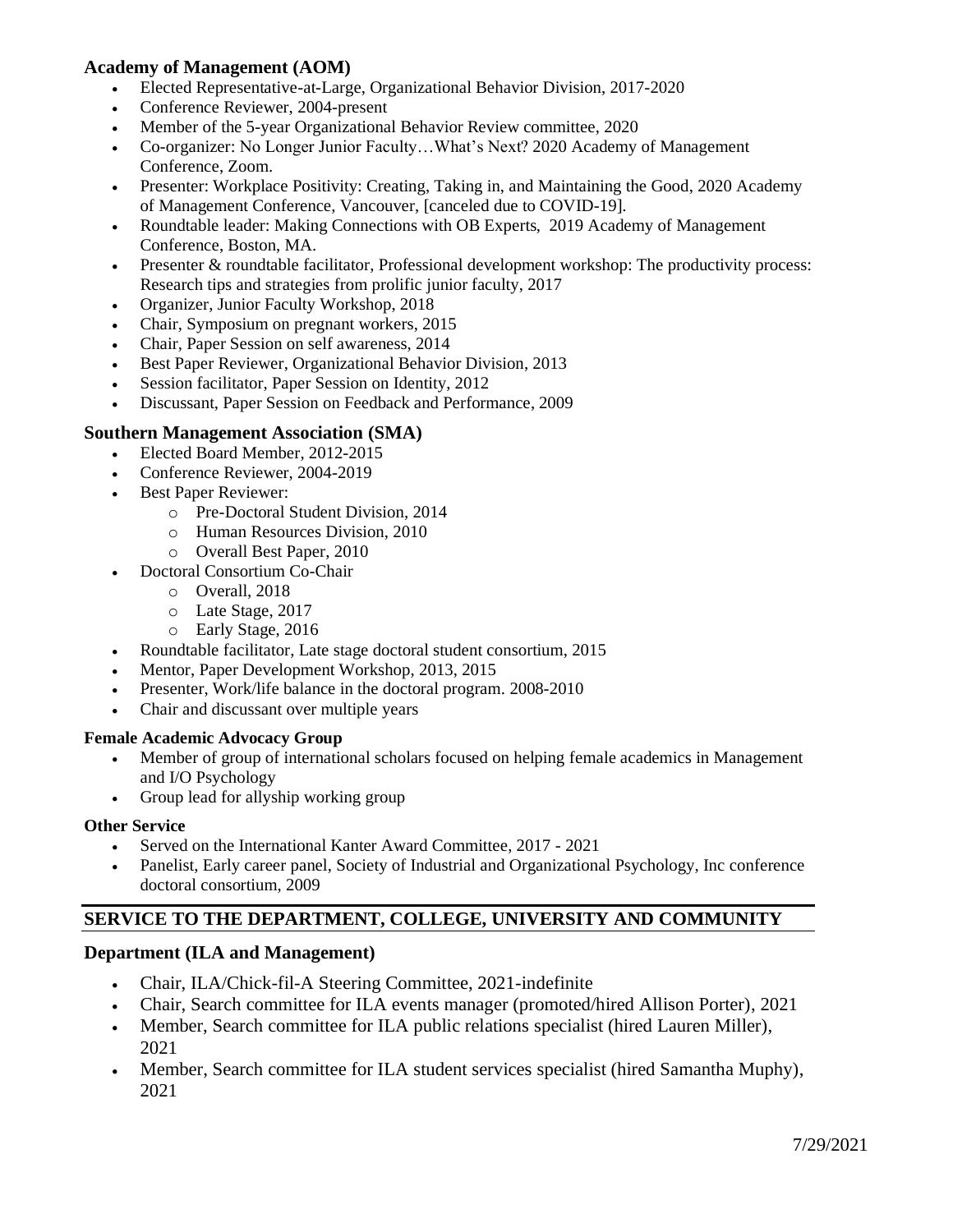- Chair, Search committee for ILA lecturer (hired Kachi Ekwerike), 2021
- Chair, AACSB committee for ILA, 2015-present
- Member, Selection committee for ILA students, 2014-present
- Member, Retreat planning committee and attendee at Scholar weekend retreat, 2014 present
- Member, Development committee to sign-on and retain corporate sponsors, 2014-present
- Member, Communication committee to engage alumni and ILA friends, 2014-present
- Member, Committee to choose Diversity and Inclusion Lecture Series speakers, 2017 present
- Member, Committee to choose Terry Leadership Speaker Series speakers, 2014-present
- Member, Development committee to plan and implement CFA \$10M ask including stewardship day, 2019-2020.
- Member, Development committee to plan and implement Leonard Scholars Forever (\$3M) fundraising campaign, 2018-2020
- Member, Management performance evaluation committee, 2020
- Member, Search committee to management faculty (hired Joanna Lin), 2019
- Chair, Search committee for ILA lecturer (hired Don Addison), 2018
- Co-chaired search committee for ILA public relations specialist (hired Hayley Major), 2017
- Member, Planning committee to plan and implement S. Truett Cathy Leadership day (suite groundbreaking), 2017
- Member, Development committee to raise \$1M for suite naming, 2016
- Chair, Search committee for ILA lecturer (hired Jodi Barnes), 2015
- Member, Management Department Search Committee (hired Jason A. Colquitt), 2010
- Member, Management Department Search Committee (hired Jessica B. Rodell), 2009

## **College**

- Member, Program review committee for music business, 2021-2022
- Member, Terry staff awards committee member, Spring and Fall 2021
- Chair, Search committee for Terry's Instructional Innovation Fellow (TIIF), 2021
- Panel Moderator, Graduate Women Business Network Summit, 2020
- Member, Program review committee member, Terry College graduate programs (PhD, MA), 2019-2020
- Member, Terry College lecturer reappointment and promotion committee, 2019-2020
- Member, Search committee to hire senior accountants (hired Teresa Edwards), 2019
- Member, Search committee to hire senior accountants (hired Chad Adams), 2017
- Keynote speaker, Professional MBA Employer Appreciation Breakfast, 2014
- Co-developer and co-chair, Terry Research Pool initiated, developed and coordinated an undergraduate student pool system for use by Terry faculty, 2009-2013
- Member, Admissions appeals committee, 2010-2011
- Taught Leadership Session in UGA's Accounting Residency Program, 2010, 2011
- Faculty advisor, Women MBA International UGA Student Group, 2012-2015

# **University**

- Council member, University Council, 2021-2024
- Speaker, UGA First Look, 2020
- Panelist, UGA Fall First Look Panel, 2019
- Member, Unit review committee for the Fanning Institute, 2018-2019
- Keynote speaker, UGA Freshman Forum chapter event, 2018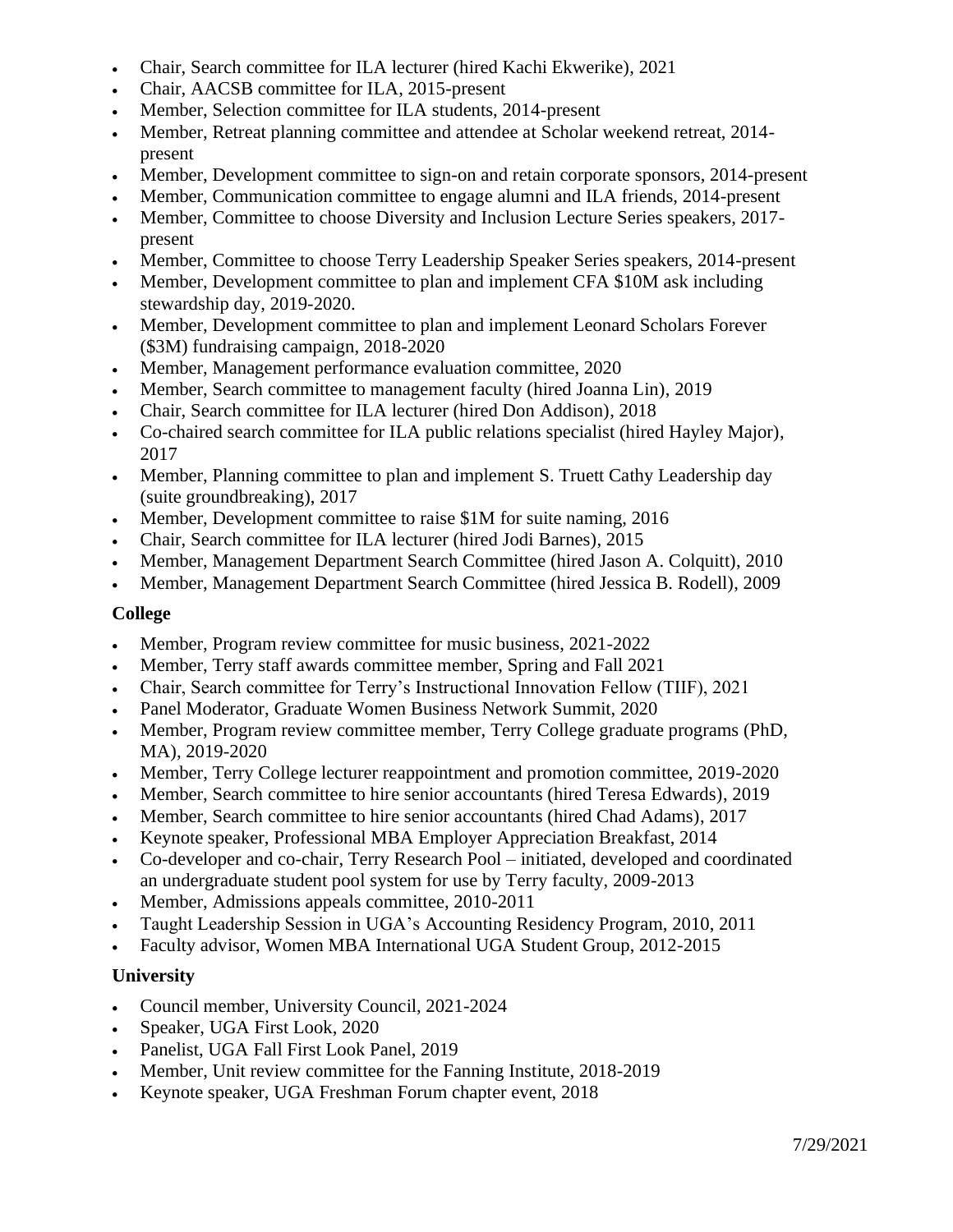- Keynote speaker, UGA Chapter event at Home Depot, 2018
- Keynote speaker, UGA Board of Trustees lunch, 2017
- Grant Reviewer, UGA's Junior Faculty Seed Grant in STEM program, 2017
- Attendee, UGA alumni event in Washington, DC, 2017
- Attendee, UGA Chick-fil-A tailgate in New York City, 2016
- Keynote speaker,UGA Chapter event at Chick-fil-A, 2015
- Mentor, Faculty Student Mentoring Program, Office of Institutional Diversity, University of Georgia, 2013–2016

## **CORPORATE EXPERIENCE**

*2001 - 2003:* Consultant, BearingPoint, Inc. Dallas, Texas.

*2000 - 2001:* Program Manager, Nokia, Austin, Texas and Singapore.

*1998 - 1999:* Senior Team Lead, Sunset Direct, Austin, Texas.

*1996 - 1998*: Radio Membership, National Association of Broadcasters, Washington, DC.

# **MEDIA/MEDIA MENTIONS OF RESEARCH**

- **American Sociological Association blog**, August 2021, Reentry Paper
- **AoM Insights,** July 2021 https://journals.aom.org/doi/full/10.5465/amj.2019.1344.summary?journalCode=ami
- **Interview with WUGA, October 2019** [https://www.wuga.org/post/athens-news-matters-struggles-pregnant-women](https://www.wuga.org/post/athens-news-matters-struggles-pregnant-women-workplace#stream/0)[workplace#stream/0](https://www.wuga.org/post/athens-news-matters-struggles-pregnant-women-workplace#stream/0)
- **AoM Insights, August 2019**: The Struggle to Balance Work, Family, and Self-Image <https://journals.aom.org/doi/10.5465/amr.2016.0438.summary>
- **AoM Insights, 2019:** How Empathy Helps (or Hurts) When CEOs Manage Crises https://journals.aom.org/doi/epub/10.5465/amr.2017.0387.summary
- **Bloomberg,** April 2019 [https://www.bna.com/hr-buzz-madisonbound](https://www.bna.com/hr-buzz-madisonbound-n57982097742/?fbclid=IwAR3HGIz4Xkx4CttB9Ai2YUYd4JDwBpKH5iwJ8q87zED8GIxmCWIFE8DafsQ)[n57982097742/?fbclid=IwAR3HGIz4Xkx4CttB9Ai2YUYd4JDwBpKH5iwJ8q87zED8GIx](https://www.bna.com/hr-buzz-madisonbound-n57982097742/?fbclid=IwAR3HGIz4Xkx4CttB9Ai2YUYd4JDwBpKH5iwJ8q87zED8GIxmCWIFE8DafsQ) [mCWIFE8DafsQ](https://www.bna.com/hr-buzz-madisonbound-n57982097742/?fbclid=IwAR3HGIz4Xkx4CttB9Ai2YUYd4JDwBpKH5iwJ8q87zED8GIxmCWIFE8DafsQ)
- **US News and World Report,** April 2019 [https://www.usnews.com/news/health-news/articles/2019-04-23/can-pregnancy-put-a](https://www.usnews.com/news/health-news/articles/2019-04-23/can-pregnancy-put-a-damper-on-your-career)[damper-on-your-career](https://www.usnews.com/news/health-news/articles/2019-04-23/can-pregnancy-put-a-damper-on-your-career)
- **Yahoo Lifestyle**, April 2019 <https://in.style.yahoo.com/pregnant-women-feel-pushed-jobs-064609883.html>
- **WebMD**, April 2019 [https://www.webmd.com/baby/news/20190423/employers-may-stymie-advancement-of](https://www.webmd.com/baby/news/20190423/employers-may-stymie-advancement-of-pregnant-women)[pregnant-women](https://www.webmd.com/baby/news/20190423/employers-may-stymie-advancement-of-pregnant-women)
- **LSE Business Review,** September 2018 [http://blogs.lse.ac.uk/businessreview/2018/09/12/working-while-pregnant-how-women-cope-with](http://blogs.lse.ac.uk/businessreview/2018/09/12/working-while-pregnant-how-women-cope-with-unsupportive-organisations/)[unsupportive-organisations/](http://blogs.lse.ac.uk/businessreview/2018/09/12/working-while-pregnant-how-women-cope-with-unsupportive-organisations/)
- **Idw-Informationsdienst Wissenschaft,** April 2018 <https://idw-online.de/de/news707315>
- **The Huffington Post,** August 2016 [http://www.huffingtonpost.com/caroline-beaton/clash-with-your-boss-rese\\_b\\_11742142.html](http://www.huffingtonpost.com/caroline-beaton/clash-with-your-boss-rese_b_11742142.html)
- **LSE Business Review,** August 2016 [http://blogs.lse.ac.uk/businessreview/2016/08/01/leaders-pay-a-price-when-they-mismanage](http://blogs.lse.ac.uk/businessreview/2016/08/01/leaders-pay-a-price-when-they-mismanage-employees-negative-feelings/)[employees-negative-feelings/](http://blogs.lse.ac.uk/businessreview/2016/08/01/leaders-pay-a-price-when-they-mismanage-employees-negative-feelings/)